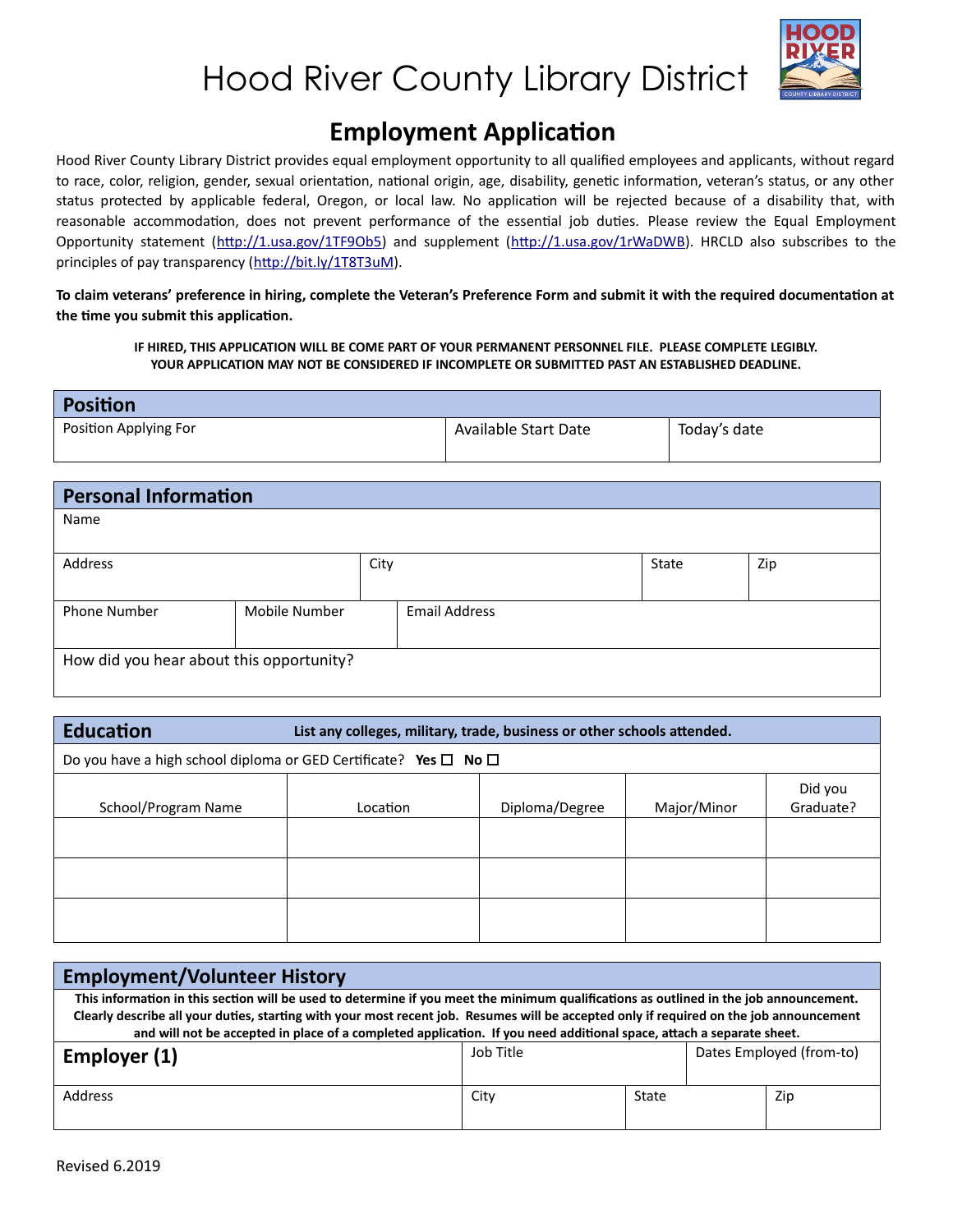# Hood River County Library District



| <b>Supervisor Name</b> | Phone Number |                                               | May we contact?            |                          |
|------------------------|--------------|-----------------------------------------------|----------------------------|--------------------------|
|                        |              |                                               | Yes $\square$ No $\square$ |                          |
| Reason for leaving     |              |                                               |                            |                          |
| <b>Duties</b>          |              |                                               |                            |                          |
|                        |              |                                               |                            |                          |
|                        |              |                                               |                            |                          |
| <b>Employer (2)</b>    | Job Title    |                                               |                            | Dates Employed (from-to) |
| Address                | City         | State                                         |                            | Zip                      |
| <b>Supervisor Name</b> | Phone Number | May we contact?<br>Yes $\square$ No $\square$ |                            |                          |
| Reason for leaving     |              |                                               |                            |                          |
| <b>Duties</b>          |              |                                               |                            |                          |
|                        |              |                                               |                            |                          |
|                        |              |                                               |                            |                          |
| <b>Employer (3)</b>    | Job Title    |                                               |                            | Dates Employed (from-to) |
| Address                | City         | State                                         |                            | Zip                      |
| <b>Supervisor Name</b> | Phone Number | May we contact?<br>Yes $\square$ No $\square$ |                            |                          |
| Reason for leaving     |              |                                               |                            |                          |
| <b>Duties</b>          |              |                                               |                            |                          |
|                        |              |                                               |                            |                          |
|                        |              |                                               |                            |                          |
|                        |              |                                               |                            |                          |

| <b>Employer (4)</b>    | Job Title                                                            |       | Dates Employed (from-to) |     |
|------------------------|----------------------------------------------------------------------|-------|--------------------------|-----|
| Address                | City                                                                 | State |                          | Zip |
| <b>Supervisor Name</b> | <b>Phone Number</b><br>May we contact?<br>Yes $\square$ No $\square$ |       |                          |     |
| Reason for leaving     |                                                                      |       |                          |     |
| <b>Duties</b>          |                                                                      |       |                          |     |
|                        |                                                                      |       |                          |     |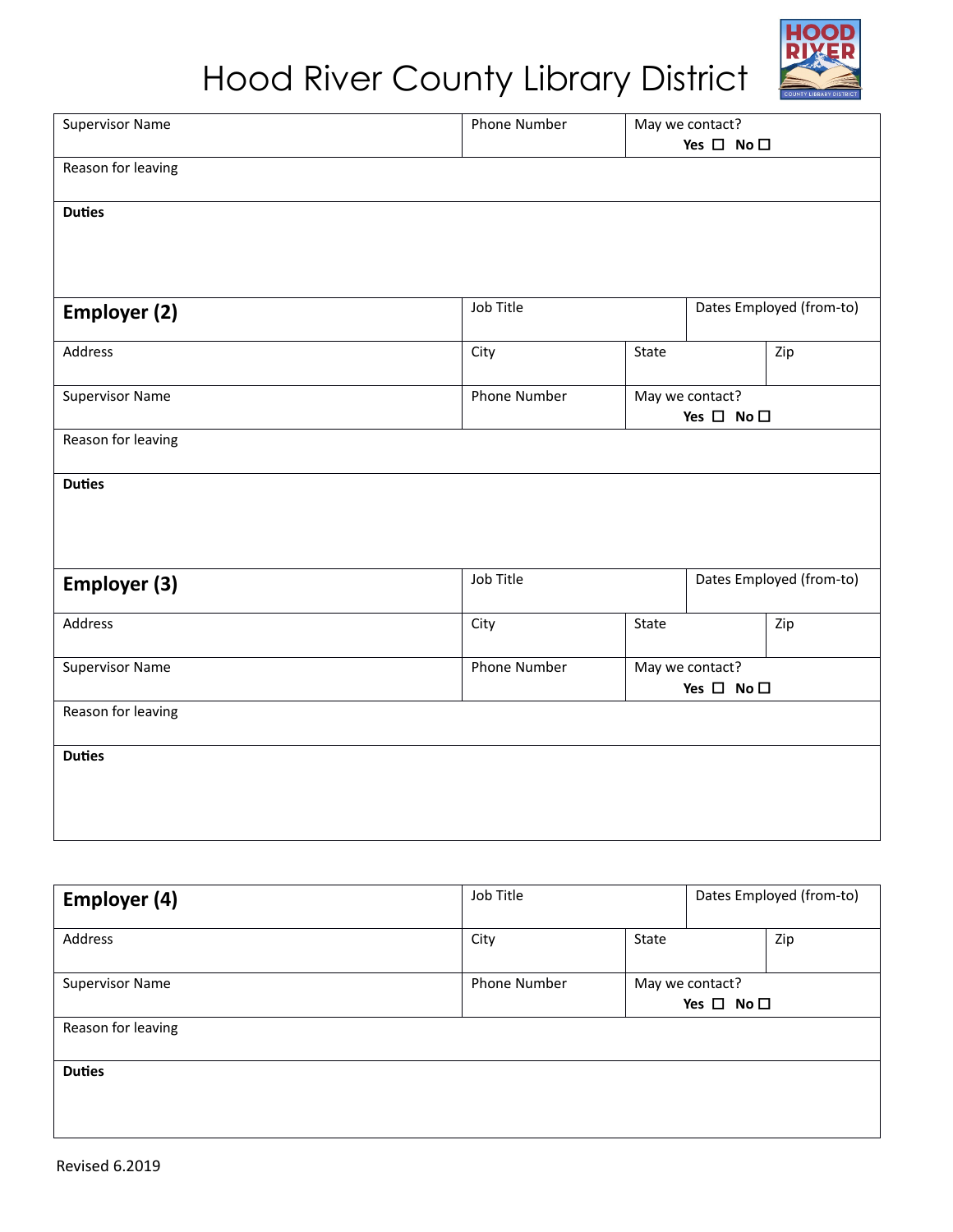\_\_\_\_\_\_\_\_\_\_\_\_\_\_\_\_\_\_\_\_\_\_\_\_\_\_\_\_\_\_\_\_\_\_\_\_\_\_\_\_\_\_\_\_\_\_\_\_\_\_\_\_\_\_\_\_\_\_\_\_\_\_\_\_\_\_\_\_\_\_\_\_\_\_\_\_\_\_\_\_\_\_\_\_\_\_\_\_\_\_\_\_\_\_ \_\_\_\_\_\_\_\_\_\_\_\_\_\_\_\_\_\_\_\_\_\_\_\_\_\_\_\_\_\_\_\_\_\_\_\_\_\_\_\_\_\_\_\_\_\_\_\_\_\_\_\_\_\_\_\_\_\_\_\_\_\_\_\_\_\_\_\_\_\_\_\_\_\_\_\_\_\_\_\_\_\_\_\_\_\_\_\_\_\_\_\_\_\_

\_\_\_\_\_\_\_\_\_\_\_\_\_\_\_\_\_\_\_\_\_\_\_\_\_\_\_\_\_\_\_\_\_\_\_\_\_\_\_\_\_\_\_\_\_\_\_\_\_\_\_\_\_\_\_\_\_\_\_\_\_\_\_\_\_\_\_\_\_\_\_\_\_\_\_\_\_\_\_\_\_\_\_\_\_\_\_\_\_\_\_\_\_\_ \_\_\_\_\_\_\_\_\_\_\_\_\_\_\_\_\_\_\_\_\_\_\_\_\_\_\_\_\_\_\_\_\_\_\_\_\_\_\_\_\_\_\_\_\_\_\_\_\_\_\_\_\_\_\_\_\_\_\_\_\_\_\_\_\_\_\_\_\_\_\_\_\_\_\_\_\_\_\_\_\_\_\_\_\_\_\_\_\_\_\_\_\_\_

\_\_\_\_\_\_\_\_\_\_\_\_\_\_\_\_\_\_\_\_\_\_\_\_\_\_\_\_\_\_\_\_\_\_\_\_\_\_\_\_\_\_\_\_\_\_\_\_\_\_\_\_\_\_\_\_\_\_\_\_\_\_\_\_\_\_\_\_\_\_\_\_\_\_\_\_\_\_\_\_\_\_\_\_\_\_\_\_\_\_\_\_\_\_ \_\_\_\_\_\_\_\_\_\_\_\_\_\_\_\_\_\_\_\_\_\_\_\_\_\_\_\_\_\_\_\_\_\_\_\_\_\_\_\_\_\_\_\_\_\_\_\_\_\_\_\_\_\_\_\_\_\_\_\_\_\_\_\_\_\_\_\_\_\_\_\_\_\_\_\_\_\_\_\_\_\_\_\_\_\_\_\_\_\_\_\_\_\_



#### **Other Qualifications**

Membership in professional organizations

Relevant computer programs and equipment in which you're proficient

Language spoken and fluency level

#### **Certification & Signature**

- I hereby certify that all information in my application materials submitted to Hood River County Library District (HRCLD) is true, correct, and complete. I understand that any statement that is false, fraudulent, misleading or omitting facts in this application or attached material, during the interview or screening process, or discovered during any employmentrelated process (post hire) may result in the revoking of a job offer or termination of employment.
- I certify that I am legally eligible to be employed in the United States and will be required to complete a federal I-9 Employment Eligibility Verification within three days of the date employment begin.
- I authorize the employing agency to verify the employment and education information provided in this employment application.
- I permit HRCLD to conduct a background check on me, with notification to me before it occurs. The check will cover criminal history and, if relevant, driving history in Oregon State and federal law enforcement agencies.
- I am able to perform the essential duties of this position as advertised, with or without reasonable accommodation
	- o Yes
	- $\circ$  No Explanation:  $\circ$  No Explanation:

**Signature**: \_\_\_\_\_\_\_\_\_\_\_\_\_\_\_\_\_\_\_\_\_\_\_\_\_\_\_\_\_\_\_\_\_\_\_\_\_\_\_\_\_\_\_\_\_\_\_\_\_\_\_\_\_\_\_\_\_\_\_\_\_ **Date**: \_\_\_\_\_\_\_\_\_\_\_\_\_\_\_\_\_\_\_\_\_

Digital signatures are permissible.